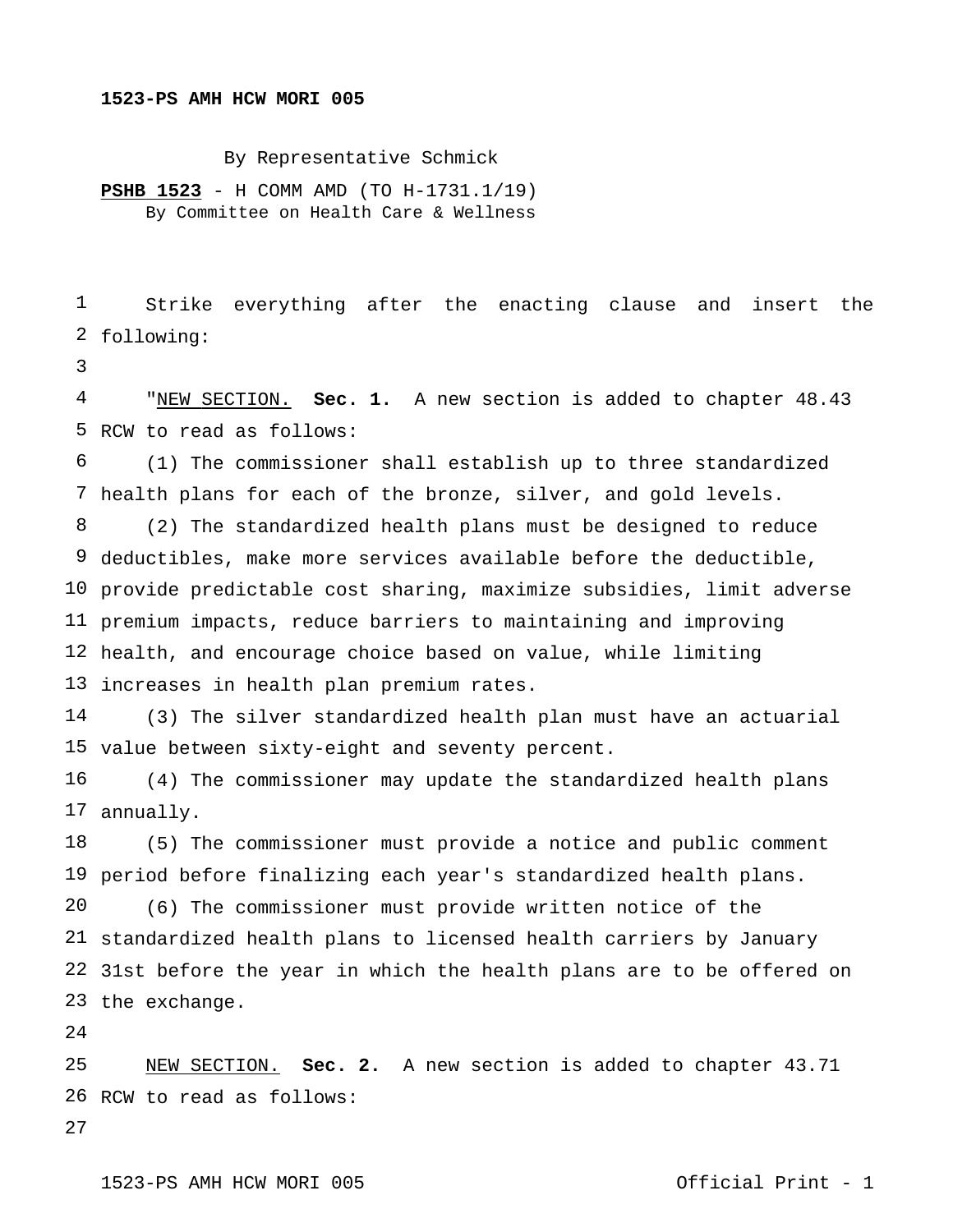qualified health plan on the exchange must offer one silver standardized health plan and one gold standardized health plan on the exchange. If a health carrier offers a bronze health plan on the exchange, it must offer one bronze standardized health plan on the exchange. (1) Beginning January 1, 2021, any health carrier offering a

 this section may also offer nonstandardized health plans on the exchange subject to the following: (2) A health carrier offering a standardized health plan under

 unlimited number of nonstandardized health plans on the exchange; offer more than three nonstandardized health plans in each of the bronze, silver, and gold levels on the exchange; and (a) For plan years 2021 and 2022, a health carrier may offer an (b) For plan years beginning 2023, a health carrier may not

 offered on the exchange may not be less than the actuarial value of the standardized silver health plan. (c) The actuarial value of nonstandardized silver health plans

 exchange under this section must continue to meet all requirements for qualified health plan certification under RCW 43.71.065 including, but not limited to, requirements relating to rate review and network adequacy. (3) A health carrier offering a standardized health plan on the

 RCW to read as follows: NEW SECTION. **Sec. 3.** A new section is added to chapter 42.56

 commissioner for purposes of establishing standardized benefit plans under section 1 of this act are confidential and exempt from disclosure under this chapter. Any data submitted by health carriers to the insurance

 coverage in the individual market is established with members as provided in this subsection.NEW SECTION. **Sec. 4.** (1) A legislative task force on health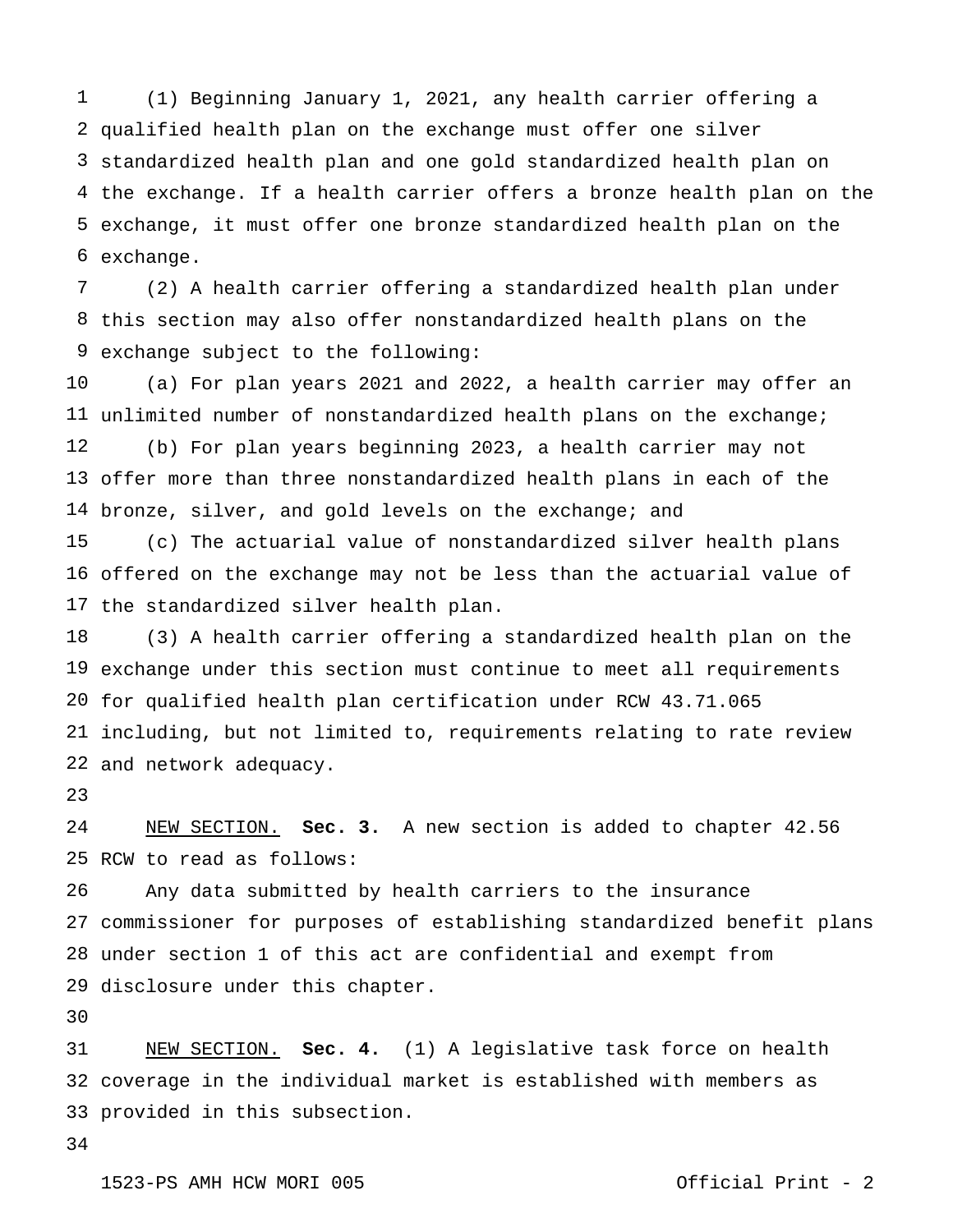each of the two largest caucuses of the senate. (a) The president of the senate shall appoint two members from

 two members from each of the two largest caucuses of the house of representatives. (b) The speaker of the house of representatives shall appoint

 health care authority, the commissioner, and the health benefit exchange. (c) The governor shall appoint three members representing the

 experience regarding health care coverage and financing, or other relevant experience. (d) The appointees must have appropriate knowledge and

 feasibility of a public health insurance plan option to increase competition and choice for health care consumers. The analysis must, at a minimum, include: (2) Members of the task force must be appointed by August 1, 2019. (3) The task force shall prepare an analysis to determine the

 insurance plan; (a) An actuarial and economic analysis of a public health

 including state-licensed county organized health systems and local plans; (b) A plan to expand the participation of public health plans,

 (c) A state-developed public health insurance plan;

 state-developed public insurance plan; (d) A list of necessary federal waivers, if any, for a

 26 public health insurance plan; and (e) A discussion of potential funding and state costs for a

 insurance plan option could address the underlying factors that limit health plan choices in some regions. (f) An analysis of the extent to which a new public health

 section, the task force shall consult with key stakeholders, including, but not limited to, advocates, health care providers, and health plans, including county organized health systems and local health plans.(4) When preparing the analysis under subsection (3) of this

1523-PS AMH HCW MORI 005 Official Print - 3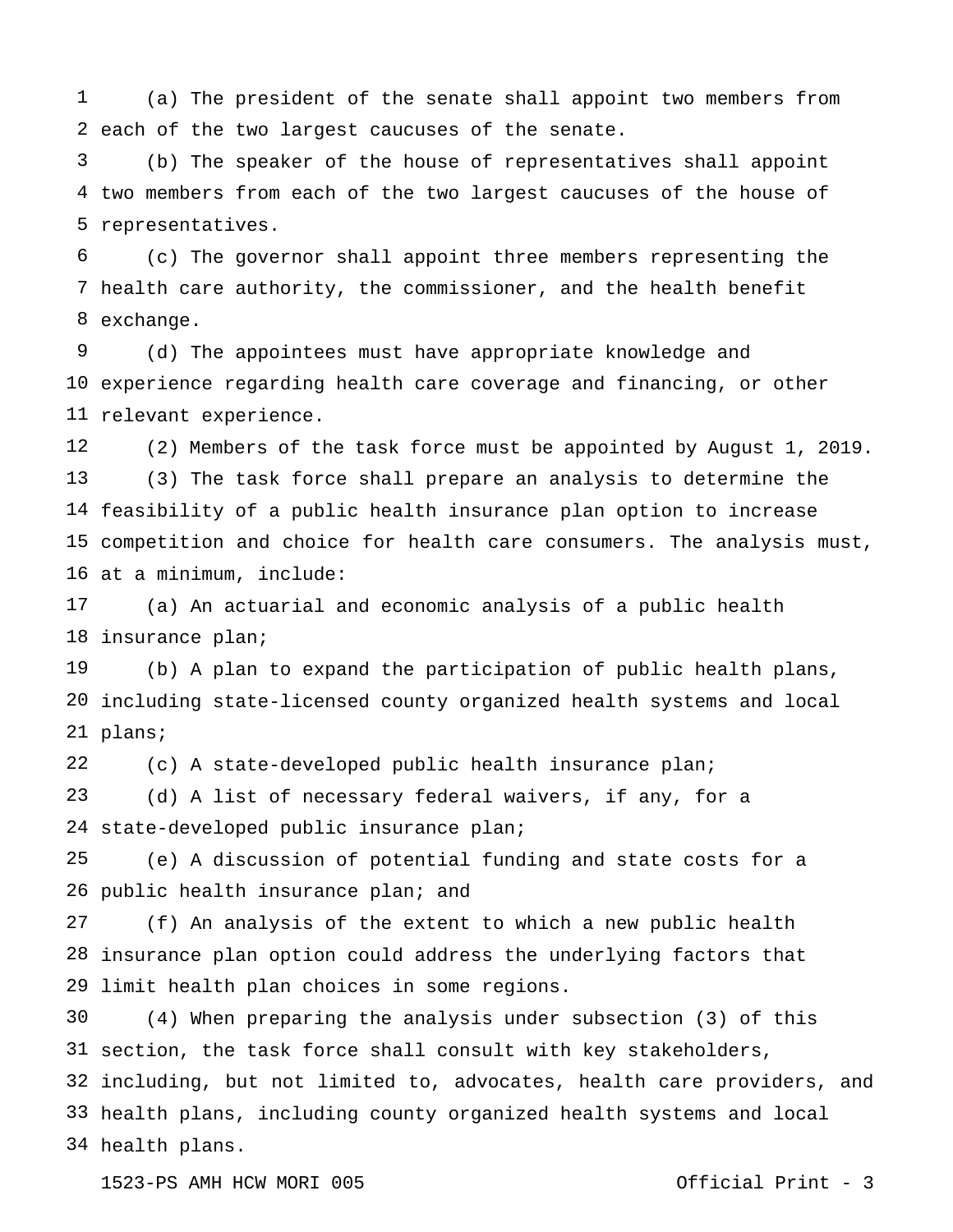legislature and the governor by October 1, 2020. (5) The task force shall submit the feasibility study to the

 senate committee services and the house office of program research. travel expenses in accordance with RCW 44.04.120. Nonlegislative members are not entitled to be reimbursed for travel expenses if they are elected officials or are participating on behalf of an employer, governmental entity, or other organization. Any reimbursement for other nonlegislative members is subject to chapter 43.03 RCW. (6) Staff support for the task force must be provided by the (7) Legislative members of the task force are reimbursed for

 senate and the house of representatives. Task force expenditures are subject to approval by the senate facilities and operations committee and the house of representatives executive rules committee, or their successor committees. (8) The expenses of the task force must be paid jointly by the

 for a waiver under section 1332 of the federal patient protection and affordable care act (P.L. 111-148) as amended by the federal health care and education reconciliation act of 2010 (P.L. 111-152) or any amendments to, or regulation or guidance issued under, those acts. (9) Nothing in this section authorizes the task force to apply

 (10) This section expires January 1, 2021.

 develop a plan to implement and fund premium subsidies for individuals whose modified adjusted gross incomes are less than five hundred percent of the federal poverty level and who are purchasing individual market coverage on the exchange. The goal of the plan is to enable participating individuals to spend no more than ten percent of their modified adjusted gross incomes on premiums. The plan must also include an assessment of providing cost-sharing reductions to plan participants.NEW SECTION. **Sec. 5.** (1) The insurance commissioner shall